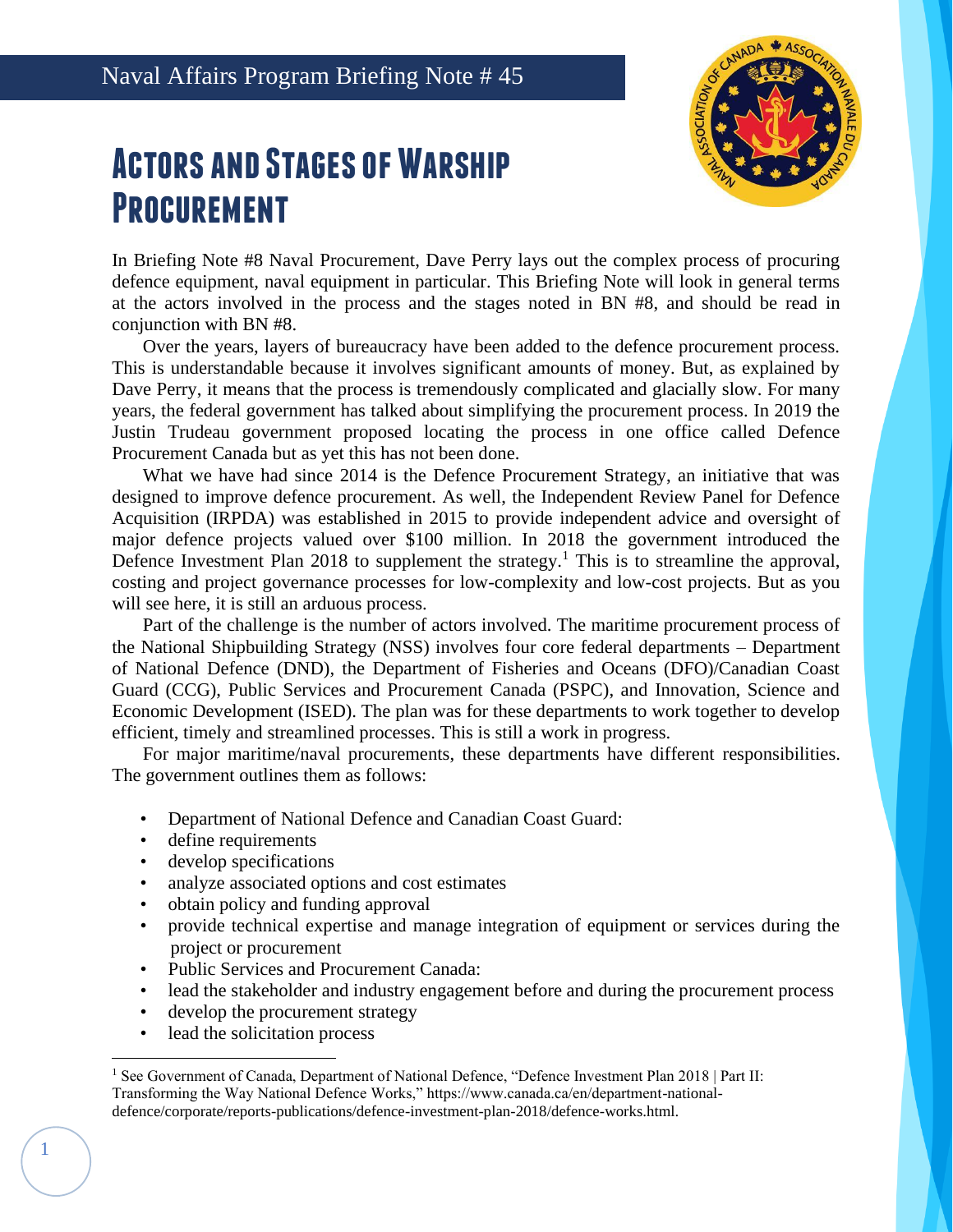- oversee the technical benefits and price evaluation
- manage the resulting procurement, contract and vendor performance
- Innovation, Science and Economic Development:
- administer the Industrial and Technological Benefits (ITB) Policy
- make recommendations on the application of the policy to procurements
- determine evaluation criteria to leverage economic benefits from resulting contracts and export components of those criteria, with advice from Global Affairs Canada.<sup>2</sup>

Having looked at the actors, let us now look at the general stages of the defence procurement process. The stages are Identification, Options Analysis, Definition, Implementation and Close-Out.<sup>3</sup> We will briefly examine these stages in terms of a naval ship procurement project – the Canadian Surface Combatant (CSC).

## *Identification Stage*

In this stage, the Royal Canadian Navy (RCN) identifies a capability deficiency based on an operational requirement – in other words, a capability it needs in order to perform its duties. The RCN then takes this to DND to act as project sponsor and convince the government that the project should proceed and be funded. (See BN #8 for more details.)

#### *Options Analysis Stage*

Having decided to proceed with getting the RCN what it needs, the process begins to narrow down how this will be done. At this stage, there will be discussion about what type of design would satisfy the requirements of the navy (e.g., destroyer, frigate, coastal defence vessel), how many would be required, and whether the ship will be purchased off-the-shelf outside the country or built in Canada. If built in Canada, where would it be built?<sup>4</sup> In this stage, there can be different objectives. For example, the government will likely stress industrial strategy, jobs and benefits to the economy; the RCN might stress speed of the build and capabilities of the ship; and Treasury Board (and the government) might focus on the project budget.

Within this stage will be considerations of cost. What are the cost parameters of the project? How much is the government willing to commit to the project? What is included in the cost projections? How does the cost compare to similar builds elsewhere? This may seem like an easy question, but different countries include different things in the cost and this makes comparisons across countries difficult. Some argue that build costs should cover the whole scope of the project, i.e., logistics, project management, human resources as well as life-cycle maintenance.<sup>5</sup> Others would include only the cost of the build itself.

<sup>2</sup> From Government of Canada, "Defence Procurement Strategy," updated 3 November 2021, https://www.tpsgcpwgsc.gc.ca/app-acq/amd-dp/samd-dps/index-eng.html.

<sup>&</sup>lt;sup>3</sup> Note that not all procurement projects will be laid out in this way. The AOPS, for example, was to proceed through what was called a 'design then build' procurement strategy.

<sup>4</sup> Irving Shipyard in Halifax was selected by Canada as the builder of the Canadian Surface Combatant through an earlier competition, so regardless of who won the contract the ships would be built in their yard.

<sup>5</sup> Malay Pal, "Ship Work Breakdown Structures through Different Ship Lifecycle Stages," paper presented at International Conference on Computer Applications in Shipbuilding 2015, Bremen, Germany,

https://f.hubspotusercontent10.net/hubfs/663810/Digitread%20Assets/ICCAS\_Breakdown StructuresThroughLifecycleStages.pdf.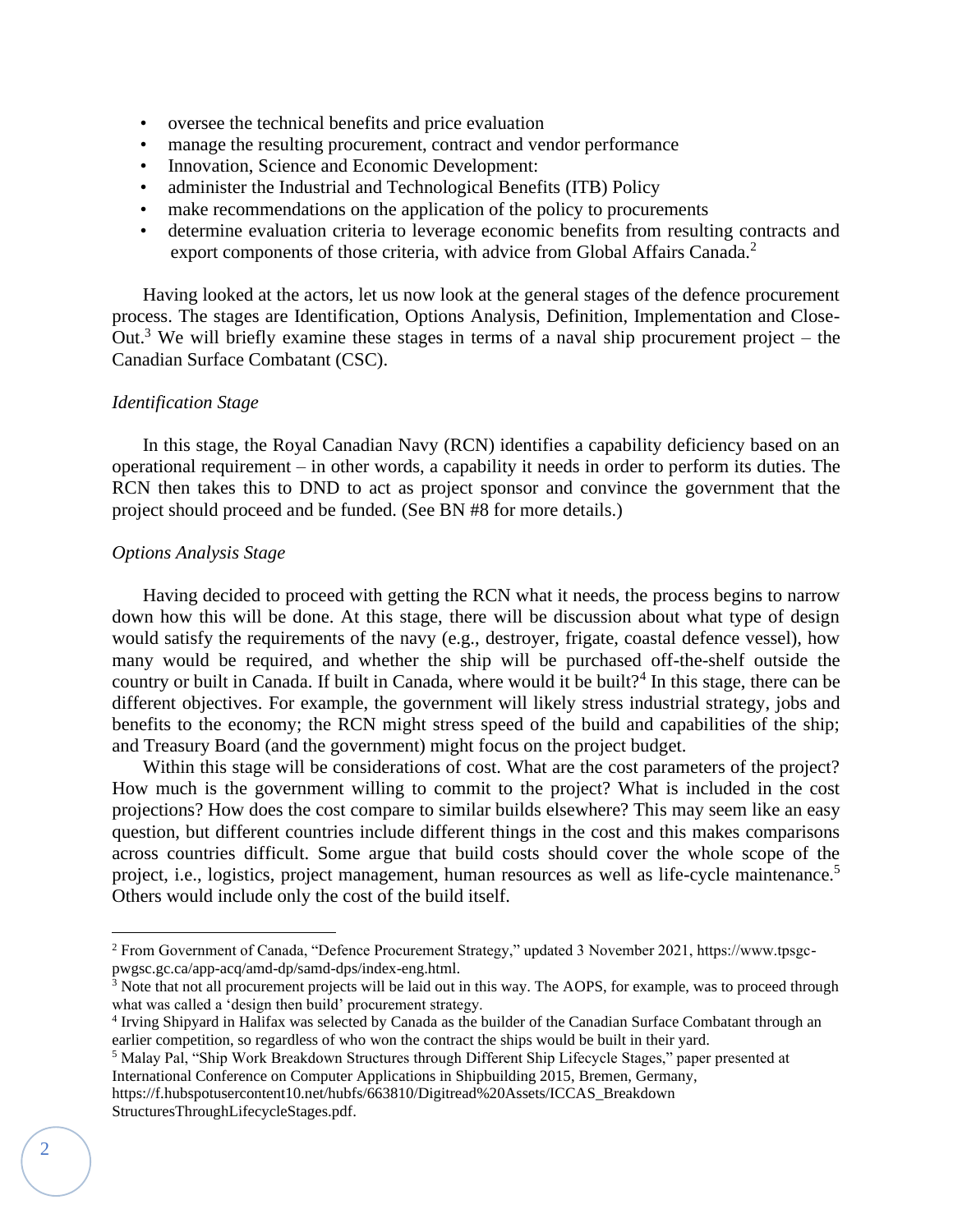Once the general parameters of the project have been determined and laid out in a Statement of Requirements document, the government issues a Request for Proposals laying out the conditions of the build and parameters for financing, and asking bidders to submit a proposal. Interested parties will submit their design. The designs are then evaluated through a points-based scoring process which looks at the technical, financial and industrial benefits aspects of each proposal. After the bids have been assessed, the government selects a design, often referred to as the Total Ship Reference Point (TSRP). In the case of the CSC project, three companies submitted bids. The BAE proposal of the Type 26 frigate design was selected and the contract was awarded in 2019.<sup>6</sup>

# *Definition Stage*

The CSC is currently in this stage and has been since the end of May 2019. Why is it taking so long to get to the implementation stage? You would think that having selected a design – the Type 26 frigate – it would now simply be a matter of building the ship. But that is not the case. Countries invariably make changes to designs to reflect their specific operational requirements and national regulations – perhaps on pollution control, or accommodation spaces for crew, or weapon systems. For the RCN this is referred to as the 'canadianization' of ships. In order to canadianize the CSC, the design will be examined and adjusted. It is important to note that the original design is often referred to as the 'parent design' which provides the DNA for the new ship.<sup>7</sup> The offspring of the parent design will have significant similarities to the parent but also differences – and these differences are determined during this stage.

So what happens in the definition stage? With the parent design in hand, RCN project managers and engineers at Irving Shipbuilding are now considering a multitude of things. The definition contract work consists of supplier engagement, ship design and production engineering activities in preparation for vessel construction.

A second ship design will be completed to produce a more detailed level of design. Then, there will be a third phase of ship design which includes highly detailed design and simulations of the actual build of the ship. During this stage, an effort will be made to finalize supply chains and procure long-lead items, which must be purchased prior to the start of construction to ensure all materials are available when required. As well, this stage will include all the work required to establish and verify production processes and produce a test module prior to beginning vessel construction.

The size of the ship is a key question. This will affect and be affected by what you want the ship to do and how. Greater size may mean greater capability but also greater requirements for power generation. What weapons will be put on the warship? This requires consideration of weight, placement and power requirements, as well as interoperability with allies. As well,

<sup>&</sup>lt;sup>6</sup> Note that the CSC procurement was originally set up so the outcome would be two separate contracts, one for the design and the second for the combat systems integration package. There was a total of 12 qualified bidders in the two streams. The government later narrowed this down by telling the qualified bidders to form teams amongst themselves. Some companies dropped out and of the remainder, three teams (not companies) submitted bids. At the end of the day, it was the team of Lockheed Martin as the prime and combat system integrator paired with BAE Systems as the owner of the Type 26 Global Combat Ship design which was selected.

<sup>7</sup> See Justin Katz, "For Navy's New Frigate, Design Changes Carry Risks and Rewards," Breaking Defense, 24 January 2022, https://breakingdefense.com/2022/01/fremm-or-frigate-after-promises-to-congress-how-far-shouldthe-navys-design-stray/.